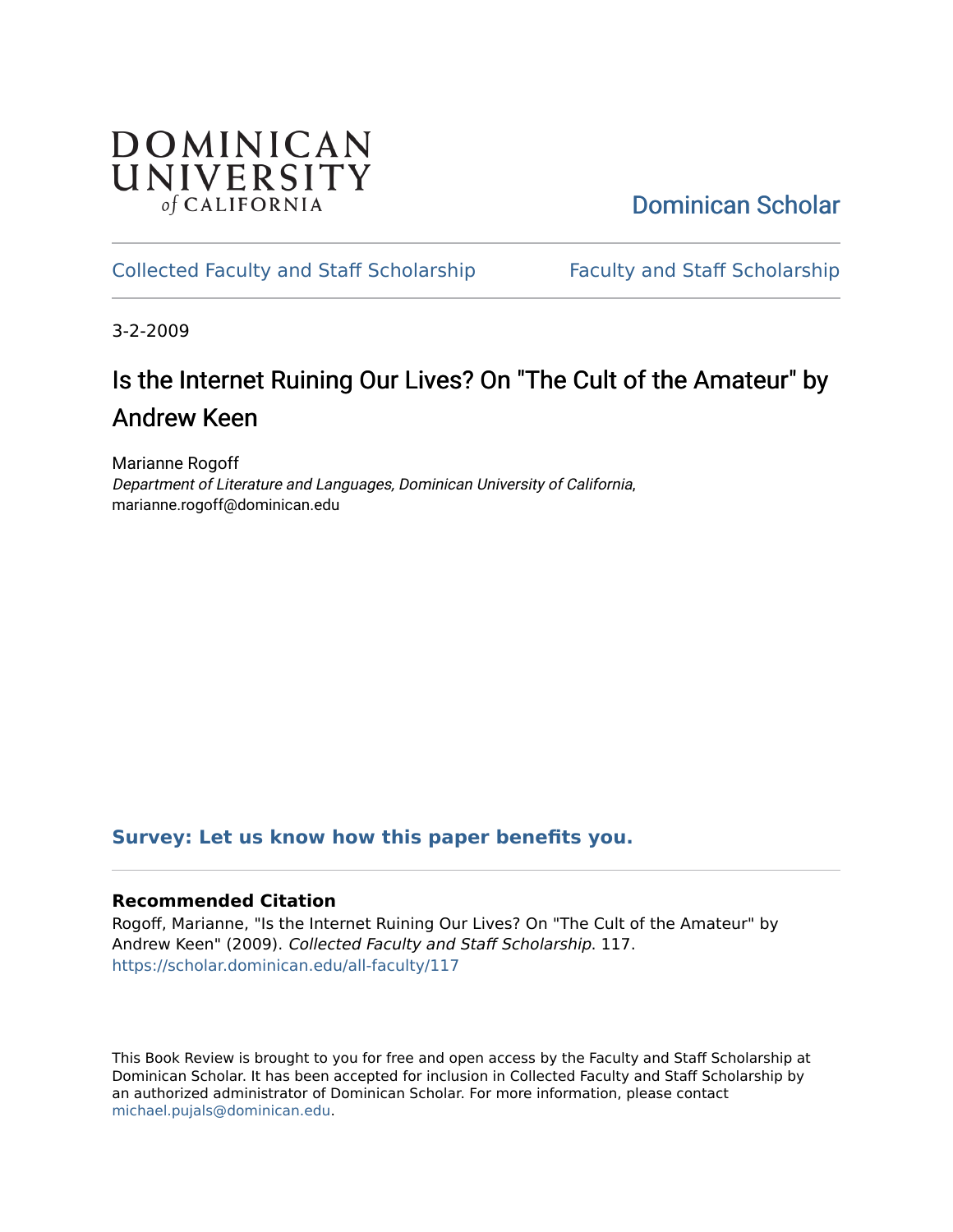## **IS THE INTERNET RUINING OUR LIVES? ON** *THE CULT OF THE AMATEUR* **BY ANDREW KEEN**

We're distracted, our attention is shot, we are under surveillance, and we don't care! We like being linked and friended by strangers who may or may not be who they say they are. It is so easy to Google everything, highlight and paste any vaguely intelligible sentences into our research, copy and paste the Web address, and call it a citation from a reliable source. Easier still, purchase the whole essay! Or make shit up. Who cares? Freedom of speech. Democratic rule. Power to the people. Wisdom of the crowd. Cult of the amateur.

Have you walked down the street lately? Does anyone even go outdoors, or are we all online? [Like now.] How dangerous is driving or walking city streets when most every person is under headphones and/or head down pushing at keypads? Pedestrians and drivers pay no attention as they careen around corners or jump into crosswalks, music blasting in their earbuds, tapping a text to someone in another time zone. Mindfulness practice teaches that this habit of always being elsewhere than wherever we are is counter to the goal of enlightenment: be present, be here.

But do we need another tirade against the way technology is taking over our minds, brains, and time? To survive the techno-future perhaps it is better to model ourselves on college students and little kids, who approach the world head-on and greet new ways-of-being with excitement rather than trepidation. Better to embrace new devices and thrive on the vast unwieldy Web. Text grows smaller as the opposable thumb grows agile and large, enabling us to type messages on teeny keypads while driving, while eating, while looking you in the eye, talking, thinking about something else entirely.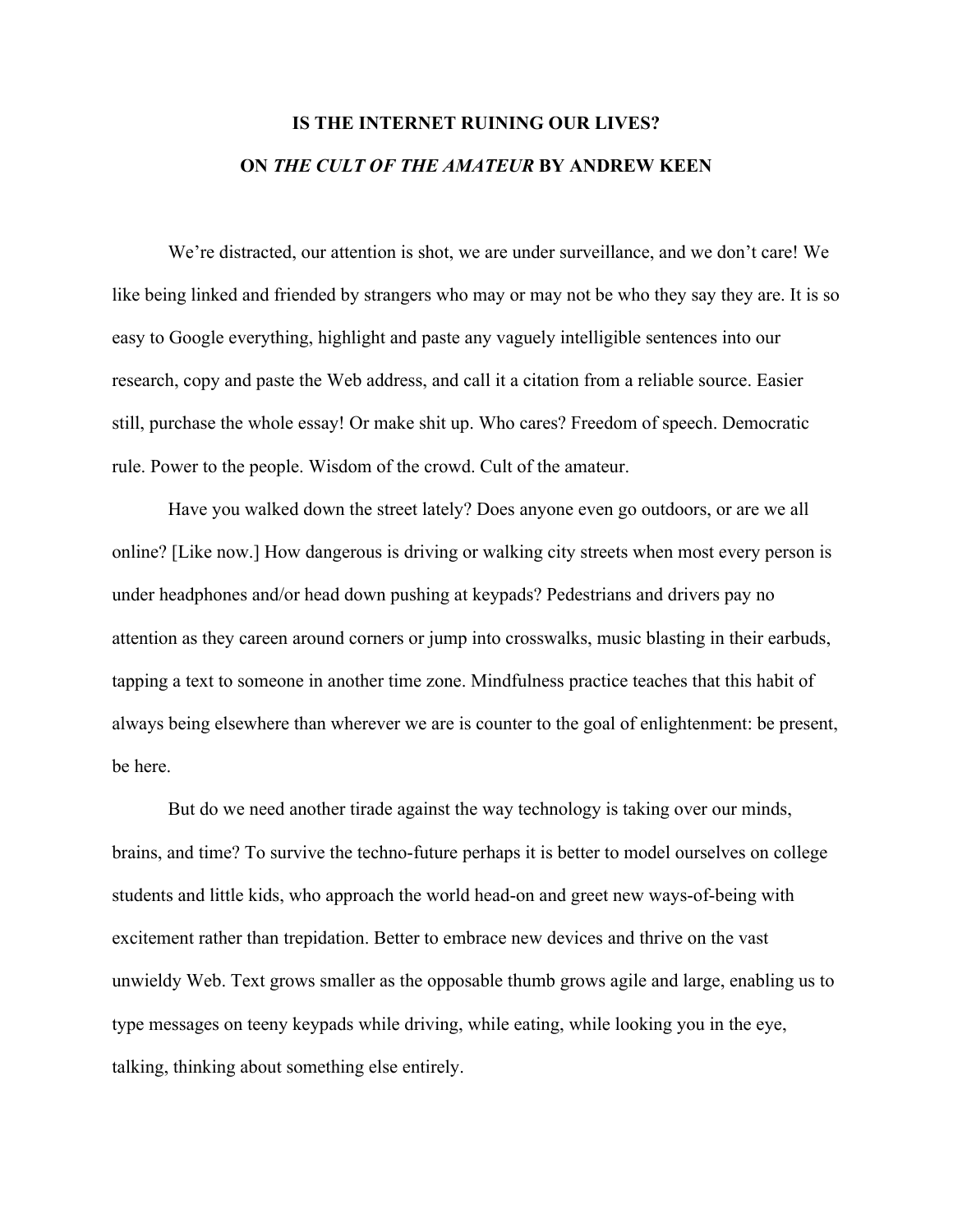Not everyone will agree with the premise of Andrew Keen's book, *The Cult of the Amateur: How Blogs, MySpace, YouTube, and the Rest of Today's User-generated Media Are Destroying Our Economy, Our Culture, and Our Values*, recently out in paperback*.* Are you a throwback if you do? Are you a cultist if you don't? Which is worse?

Don't take the scary tone personally, Amateurs. Keen means all of us, and even he knows there is no going back. In the words of the olden days: The horse is out of the barn. We are living in the New Wild West, "in the midst of the greatest paradigm shift in information and communications history," according to Christopher M. Schroeder, former CEO and publisher of Washingtonpost.Newsweek Interactive.

Keen has been called a Luddite by techno-utopians everywhere, "The Anti-Christ of Silicon Valley" by the French newspaper *Liberación,* and an elitist by Internet critic John Colbert. With no gatekeepers, no standard-bearers, no editors, no fact-checkers, Keen says we're out on a flimsy limb: on the Net without a net. "In the ideology of the collective Wikipedia experiment, the voice of a high school kid has equal value to that of an Ivy League scholar or a trained professional."

Upper-division students in my Writing for Artists class at California College of the Arts are not worried. Michael Wong says, "I think that the classic idea of 'cultural gatekeepers' is a racist and exclusionary idea. I think it is great that those who have historically never been able to express themselves can do that now." Daniel McGrath says, "Experts are full of way more bullshit than the average person. I don't need an expert to interpret for me."

Why be afraid? It has always been a jungle out there. We trust ourselves to find our way. We don't need no stinkin' gatekeepers. Havana Davidson asks, "Who decides our standards? Talk about Big Brother!" Grant Squires seconds her skepticism: "We are constantly bombarded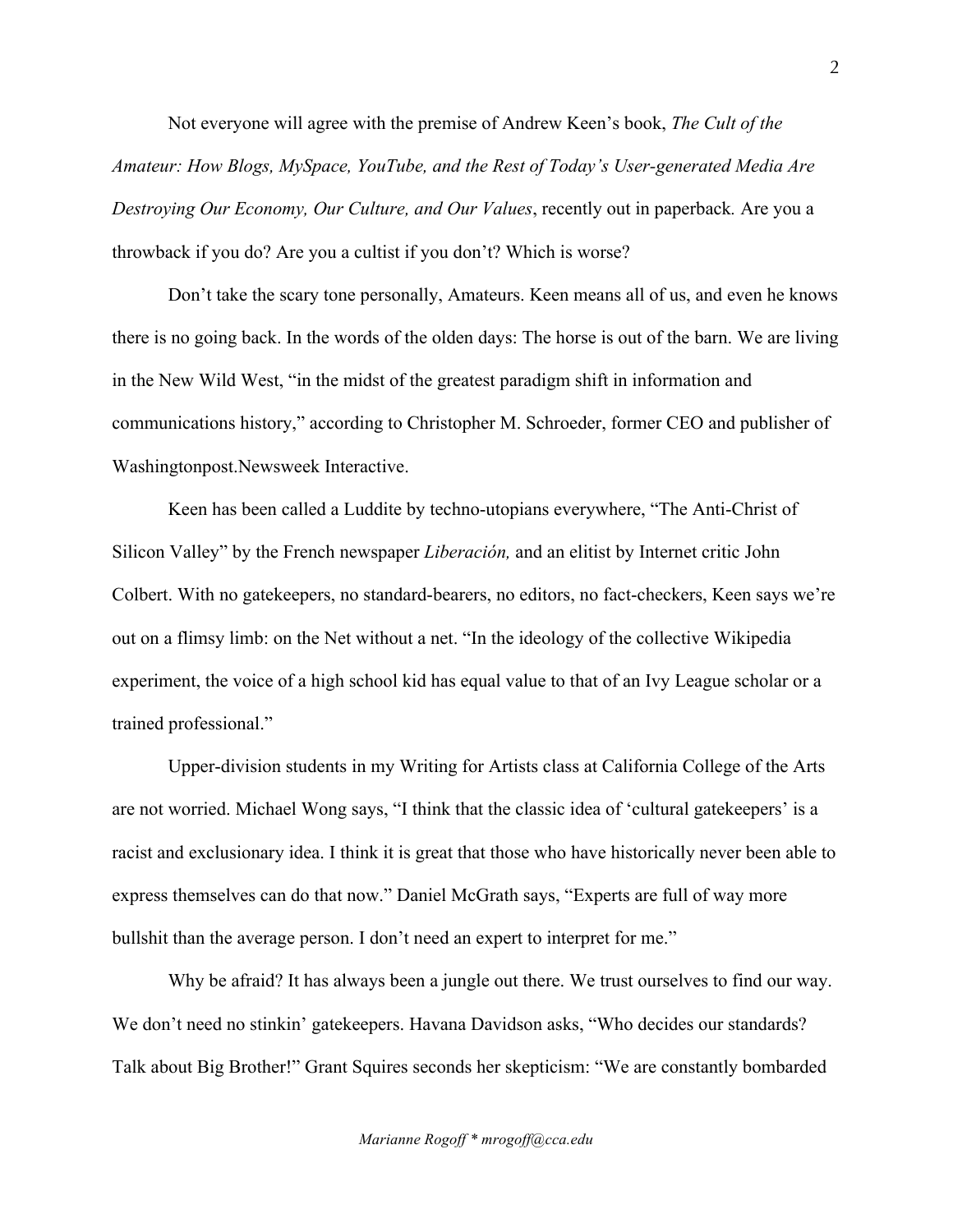with corporate opinion in the form of ads in the real world."

How apt is the Big Brother reference? Keen takes the reader behind the computer screen and shows us all the algorithms briskly sweeping our data, trailing behind us as we surf, pause, purchase, subscribe, connect. Invisible machinery compiles our buying habits, our lusts, our interests, and sends us, in return, links to anything we could possibly want, and so so much that we don't. But isn't this just the new dawn of old advertising methods like Nielsen ratings and focus groups? Isn't it all for us, to cater to *us*?

"Search engines like Google know more about our habits, our interests, our desires than our friends, our loved ones, and our shrink combined," says Keen. "But unlike in George Orwell's *1984,* this Big Brother is for real."

CCA student Noah Brezel agrees, "Google is a little creepy. I use Gmail and the fact that the ads change based on what I'm typing weirds me out. But this is run by a computer program, not a person, and I don't really care. Nothing that I email about or search for on the Internet is all that interesting or that private."

In reviewing Jonathan Zittrain's book *The Future of the Internet (and How to Stop It)* for The New Republic Online, Tim Wu offers a bit of history. "Both radio and film were, in their early days, much like the Internet is today: new, unreliable, and full of content that was not ready for prime time. These were easy industries to get into, like dot-coms in the 1990s or Web 2.0 in the 2000s." Zittrain describes how the wild freedom of these media was soon usurped by corporate control. Wu says, "In the early 1920s, AT&T invented the ancestor of what we now know as CBS, Fox, and the rest…. Both NBC on radio and Paramount in film took advantage of the same economic principles: massive scale, integration, and centralization. They borrowed the industrial methods of Standard Oil, Ford, and other great corporations of the day, and applied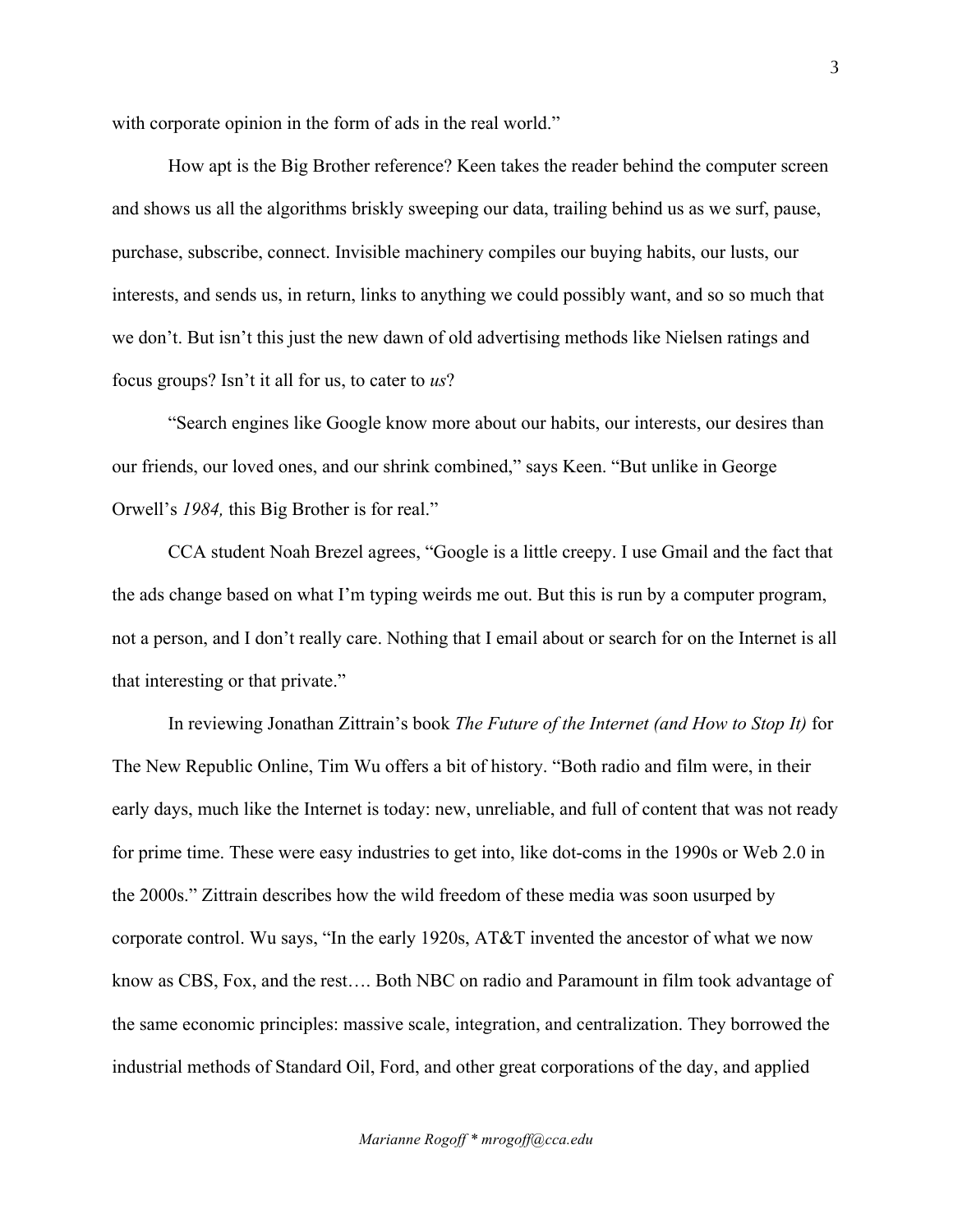them to the new media. The result was a system stable enough to last from the late 1920s until the 1990s, and in the case of Hollywood, a system that is still roughly in place today."

The issue today isn't consolidation, Keen argues, but the degradation of expertise. "MySpace and Facebook are creating a youth culture of digital narcissism; open-source knowledge-sharing sites like Wikipedia are undermining the authority of teachers in the classroom; the YouTube generation are more interested in self-expression than in learning about the outside world; the cacophony of anonymous blogs and user-generated content are deafening today's youth [sic] to the voice of informed experts and professional journalists; today's kids are so busy self-broadcasting on social networks that they no longer consume the creative work of professional musicians, novelists, or filmmakers."

Harry Haller, the suicidal bourgeois protagonist of Hermann Hesse's novel *Steppenwolf* (set in the 1920s), was in mourning over the state of the world; he hated war and industrialization, and suffered over the coming of radio and what it implied for a cultured man like himself who appreciated the classical pleasures of live music. CCA student Kolle Kahle-Riggs understands that, as with radio, YouTube does not represent the end of the civilized world either: "The Baby Boomer generation survived 'rock and roll music.' This generation will survive the Internet… Successful artists will transcend the digital world. We can use the Internet as a tool and still succeed in the real world. YouTube is a way to see if we like an artist or not but it is not a replacement for live music. YouTube is not high quality and is obviously not a substitute for the real thing."

The danger to intellectual property rights is another of Keen's concerns. "In addition to stealing music or movies, they are stealing articles, photographs, letters, research, videos, jingles, characters, and just about anything else that can be digitized and copied electronically… The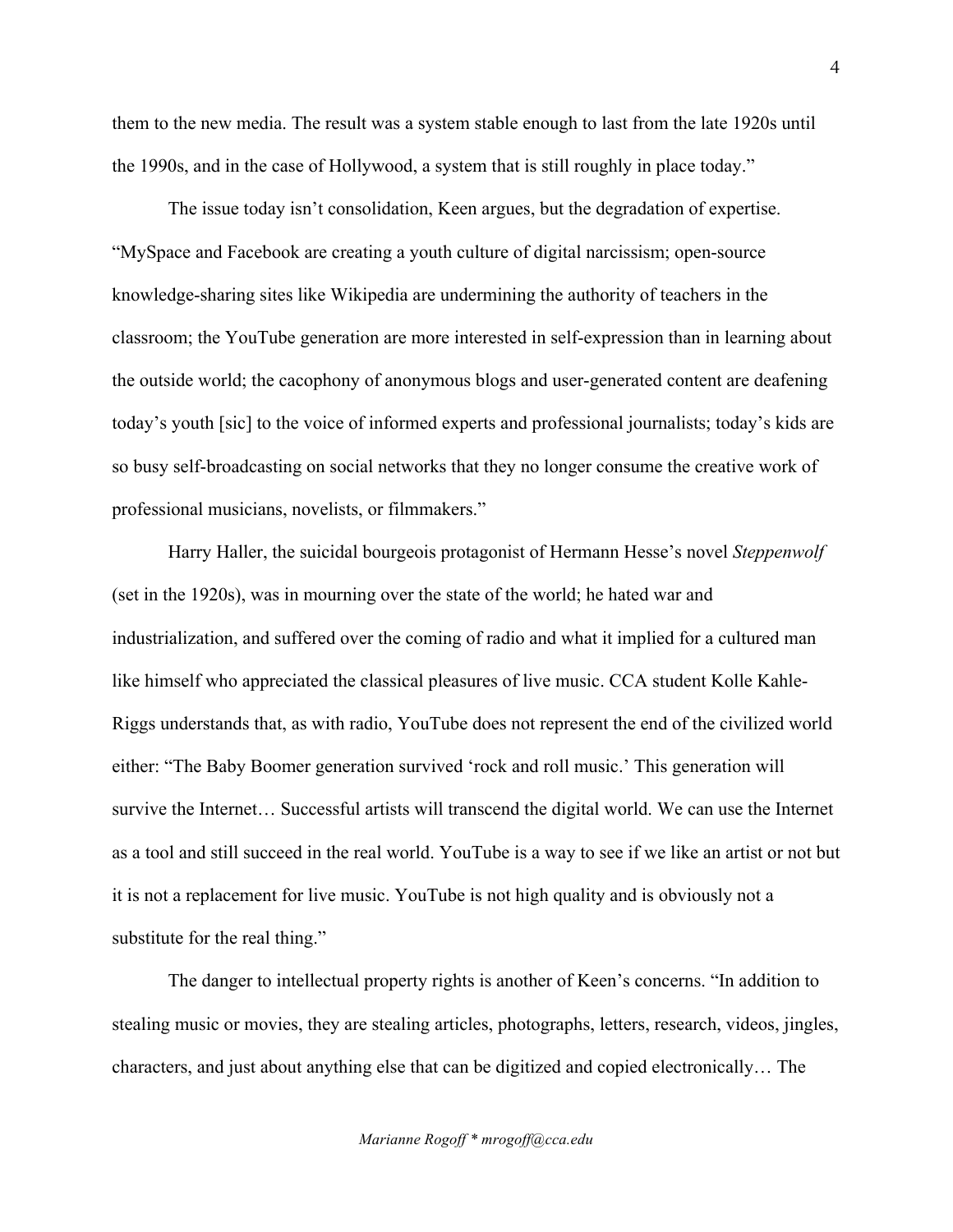digital revolution is creating a generation of cut-and-paste burglars who view all content on the Internet as common property… The widespread acceptance of such behavior threatens to undermine a society that has been built upon hard work, innovation, and the intellectual achievement of our writers, scientists, artists, composers, musicians, journalists, pundits, and moviemakers."

*Appropriation* is what we call this in art school. "Have you ever heard the term 'remix'? This means responding to art by borrowing from it and changing it. It's legal – or should be!" claims CCA student Daniel McGrath. In this, he agrees with a number of prominent figures, including Lawrence Lessig, who sees "legal sharing" and "re-use" of intellectual property as a social benefit.

"In a twisted kind of Alice in Wonderland, down-the-rabbit-hole logic, Silicon Valley visionaries such as Stanford law professor and Creative Commons founder Lawrence Lessig and cyberpunk William Gibson laud the appropriation of intellectual property," Keen writes. Yes, it is a new paradigm and everyone is excited because *we* are creating it! CCA student Lain Kay says, "A generation growing up on the Internet sees it as an open and free way to usurp authority, which is often a natural inclination for teens. The Internet allows us to declare ourselves with pretty much no oversight."

"Every opinion counts, every account should be heard," says Lauren Scott. "If it is immature or unreliable, the educated and/or intelligent individuals will know… Expert or not, everyone is biased and can be accused of promoting a selfish agenda. (It's called politics.)"

This is our medium! Don't kill the messenger! It is a tool. We'll just have to figure out how to control it as we go along—like the wheel, or nuclear power. There is a dark side to everything. The moon. The day.